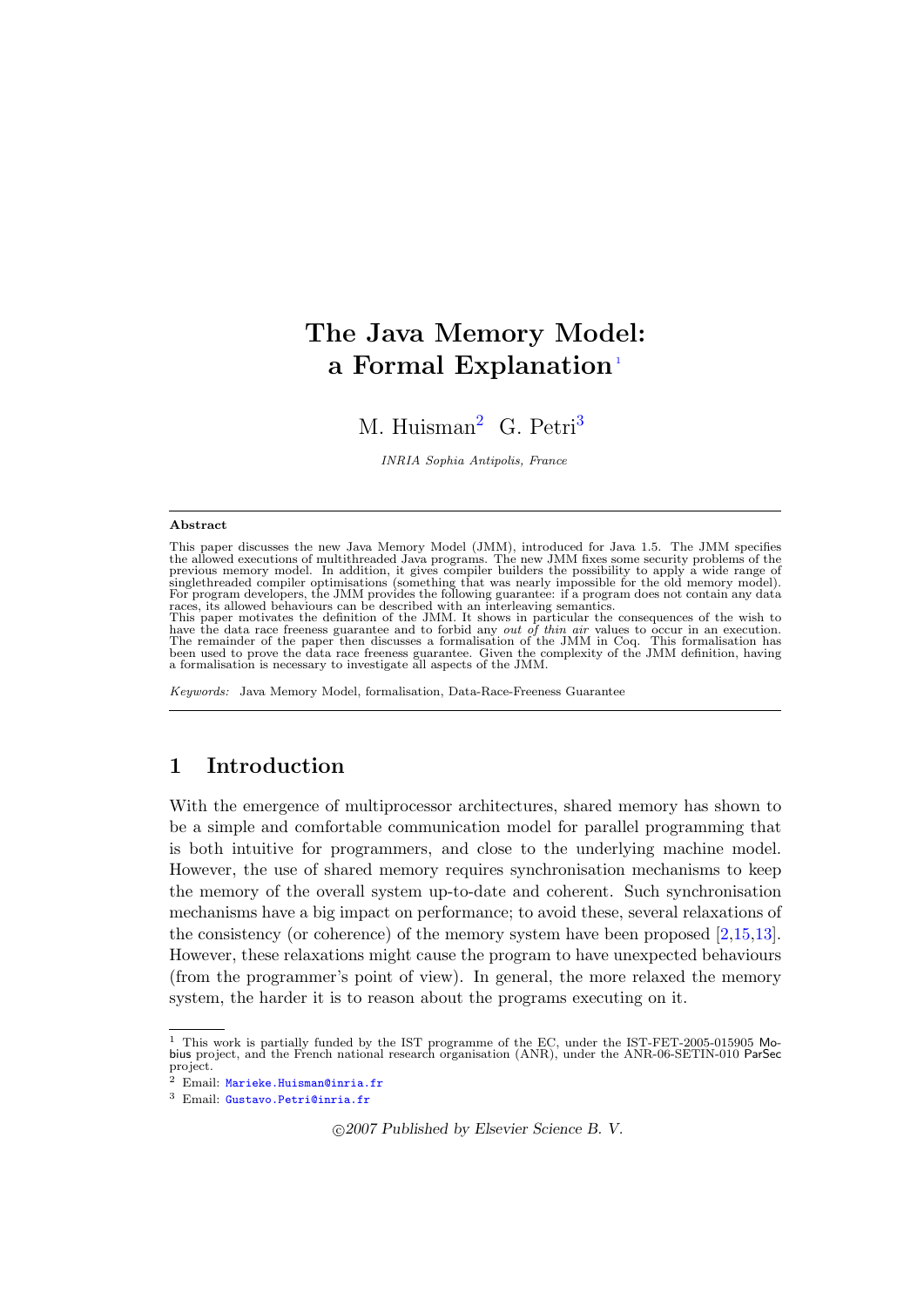#### Huisman & Petri

A memory model defines all the possible outcomes of a multithreaded program running on a shared memory architecture that implements it. In essence, it is a specification of the possible values that read accesses on the memory are allowed to return<sup>[4](#page-1-0)</sup>, and thus specifies the multithreaded semantics of the platform.

Java is one of the few major programming languages with a precisely defined memory model [\[19\]](#page-15-0). Java's initial memory model allowed behaviours with security leaks [\[21\]](#page-15-1), and in addition, it prevented almost all singlethreaded compiler optimisations. Therefore, since Java 1.5, a new memory model has been introduced, that fixes these defects. The Java Memory Model (JMM) has been designed with two goals in mind:  $(i)$  as many compiler optimisations as possible should be allowed, and *(ii)* the average programmer should not have to understand all the intricacies of the model. To achieve the second goal, the JMM provides the following Data Race Freeness (DRF) guarantee: if a program does not contain data races, its allowed behaviours can be described by an interleaving semantics.

To capture basic ordering and visibility requirements on memory operations, the JMM is based on the happens before order [\[16\]](#page-14-3). This order inspires the socalled happens before model, identifying the actions that necessarily have to happen before any other actions. In other words, this order specifies the updates on the memory that any read must see. Only executions that do not violate this order are allowed. As the guarantees that this model provides are very weak, it allows many singlethreaded compiler optimisations. However, the happens before model allows executions in which values are produced *out of thin air*<sup>[5](#page-1-1)</sup>, by using circular justifications of actions, as will be discussed in Section [2.](#page-2-0) To avoid such circular justifications, and to guarantee DRF, the current version of the JMM is much more complex than the happens before model.

Ample literature about the JMM and related models exists [\[19](#page-15-0)[,18](#page-14-4)[,22](#page-15-2)[,6\]](#page-14-5), but most descriptions are very dense. In particular, the motivation of the justification procedure that defines legal executions is not extensively explained, i.e., it is unclear why it is defined as it is. This paper tries to overcome this problem by presenting our understanding of the JMM.

In addition, it also presents a formalisation of the JMM in Coq [\[9\]](#page-14-6). Our formalisation proves that the DRF guarantee holds for the JMM (a hand-written proof for this is given in [\[19\]](#page-15-0), which contains some (minor) mistakes). As future work we plan to make a link with the Bicolano formalisation of the Java Virtual Machine (JVM) [\[20\]](#page-15-3). This motivates the use of Coq. We also plan to investigate other properties of the JMM formally, in particular the out-of-thin-air (OoTA) guarantee (however, this requires first to state formally what it means to avoid OoTA values).

The rest of this paper is organised is follows. Section [2](#page-2-0) explains and motivates the definition of the JMM. Next, Section [3](#page-9-0) describes our formalisation. Finally Section [4](#page-13-0) describes how we plan to use our JMM formalisation further.

<span id="page-1-0"></span><sup>4</sup> We will in general—in conformance with memory model terminology—simply talk about "the write that a read sees", instead of "the write that writes the value in the memory returned by the read", as in general we do not care about the value, but only about the write action itself.

<span id="page-1-1"></span><sup>5</sup> A value that cannot be deduced from the program.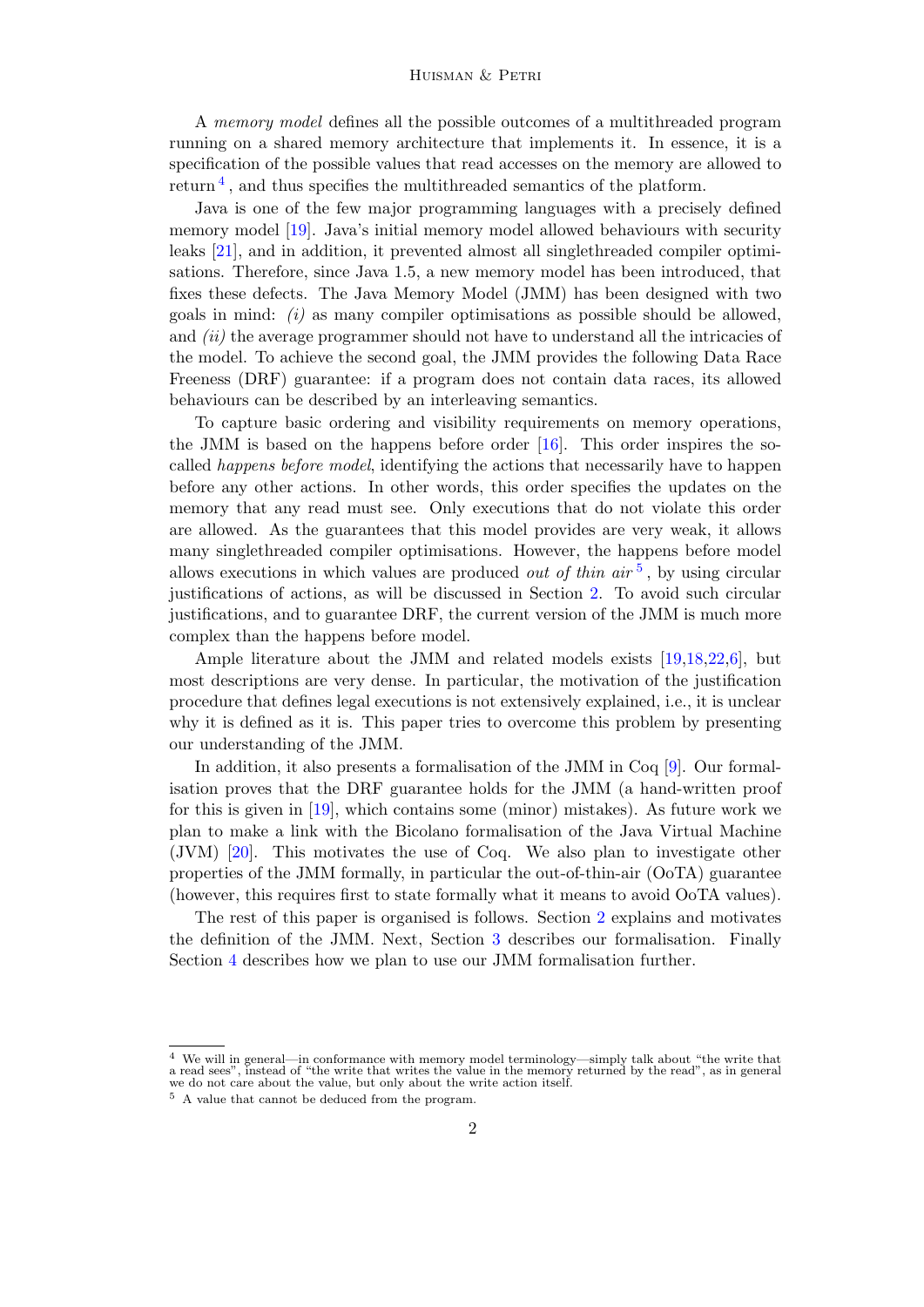## <span id="page-2-0"></span>2 The Java Memory Model

The JMM, as previously mentioned, has two main goals. The first goal is: to allow as many compiler optimisations as possible. This is limited by the second goal: to make the task of multithreaded programming easier for the programmer. It is a well known fact that multithreaded programming is a hard task, and weak memory models further complicate this, in the sense that they add non-determinism to programs (caused by unexpected interleaving of actions). To achieve programmability, the approach of the JMM is that of data race free memory models [\[3](#page-14-7)[,10,](#page-14-8)[11\]](#page-14-9); i.e., the DRF guarantee, which reads:

Data Race Freeness: Correctly synchronised programs have sequentially consistent semantics.

The notion of sequential consistency was first defined by Lamport [\[17\]](#page-14-10):

"... the result of any execution is the same as if the operations of all the processors were executed in some sequential order, and the operations of each individual processor appear in this sequence in the order specified by its program."

This definition has several consequences. First, the sequence of operations determines that there exists a total order which is consistent with the program order (the order dictated by the sequence of instructions in each thread), and where each read of a memory location sees the last value written to that location. This implies that sequential consistent executions can be described by an interleaving semantics. Another important consequence is that the execution has to have a result as if it was executed in a total order, but the actual order of the execution does not need to be total. Thus, compiler optimisations and parallel execution of instructions are allowed, provided that they can be serialised. This makes sequential consistency a very attractive model for concurrency. While sequential consistency has a clear semantics, it is difficult for a compiler to determine statically whether it can or not rearrange intructions or allow parallel execution of operations preserving sequentially consistent semantics. Therefore, many (but not all) common compiler optimisations for sequential code are prevented by this semantics. For that reason, weaker semantics are proposed for programs that are not correctly synchronised (i.e., that contain data races).

A program is said to be correctly synchronised if its sequential consistent executions are free of data races. A data race occurs when two or more threads concurrently access a common memory location, where at least one of the accesses updates the memory. Usually, the presence of data races is considered a bug in the program. In general the result of such races cannot be predicted, thus the programmer must take care to avoid them. In addition, the architecture must provide guarantees to rule out data races. However, notice that sometimes data races are intended, so-called benign data races; even though programs with this kind of races are not common.

An important distinction between weak and strong models, is that the former distinguishes between normal memory operations and synchronisation operations, while the second does not. The basic idea is that synchronisation operations induce visibility and ordering restrictions on the other operations in the execution. Fur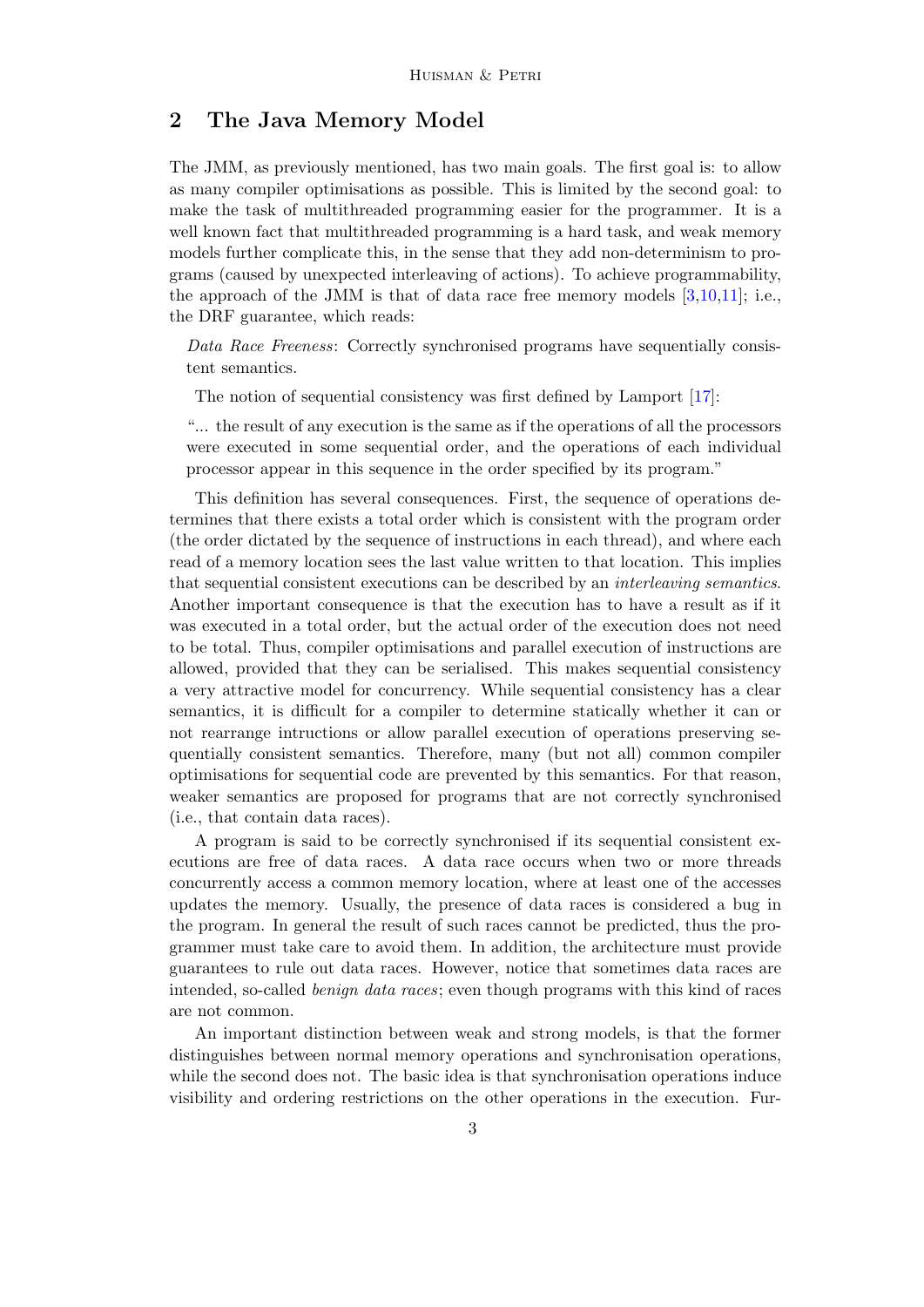thermore, synchronisation operations in Java are intended to have a sequentially consistent semantics [\[19\]](#page-15-0), i.e., there exists a total order of synchronisation operations, which is consistent with the program order, and where each synchronisation operation is aware of all the previous synchronisation operations in that order. The presence of such a total order guarantees that all processors see synchronisation operations in the same order (which is not the case for normal memory accesses). This order is called the *synchronisation order* (so). Lock and unlock operations on monitors and read and writes of volatile variables, are Java's main synchronisation operations. The order of actions issued by single threads is called the program order (po). Thus, po only relates actions of the same thread, while so can relate synchronisation actions of different threads.

The so relates synchronisation actions on different locations (either variables or monitors). This is, in general, too restrictive to define which are the minimal visibility conditions for actions. For example, read actions on different volatile variables are necessarily related by so, since these are synchronisation actions and so is total, but these need not impose restrictions among the threads involved. Therefore a weaker order, derived from the so, is defined; namely the *synchronises*with order  $(\mathbf{sw})$ . This is a per location restriction of the so, i.e., it only relates actions on the same location. The intuition of sw pairs is that they impose synchronisation of the memory between the intervening threads, in the sense that actions that happen before a synchronised write need to be visible by any other thread that can see that write via a volatile read that variable. The same intuition applies for unlock and lock actions. Thus, only unlock and volatile write actions appear in the source of a sw link while only volatile reads and unlock appear in the sink of the link. More precisely, sw links relate every volatile write with every subsequent (w.r.t. so) volatile read on the same variable, and every unlock with every subsequent (w.r.t. so) lock on the same monitor.

The sw and the po orders allow us to define what constitutes a data race in the JMM, captured by the happens before (hb) order. The hb order is formally defined as the transitive closure of the union of the po and sw orders, i.e., it extends the dependency of the po between different threads through sw edges. We say that two normal actions are conflicting if they operate on the same memory location and at least one of them is an update. An important note is that so and po must be consistent in JMM executions (i.e., synchronisation operations performed by a single thread must appear in so in the same order as they appear in po). This guarantees that hb is a partial order. A more operational intuition of these orders is that hb represents minimal visibility conditions, where sw links impose memory synchronisations between threads, and the actions of a single thread are aware of all previous actions (in  $\infty$ ) by that thread. A *data race* in the JMM occurs when there are two (or more) conflicting actions not related by the hb order.

Thus, we can restate the DRF guarantee as:

If every sequentially consistent execution of a program is free of data races, these are all the executions allowed for that program.

We will now see how the hb order serves to formally define the basics of the JMM. To start we describe a simpler model, the so-called *happens before memory*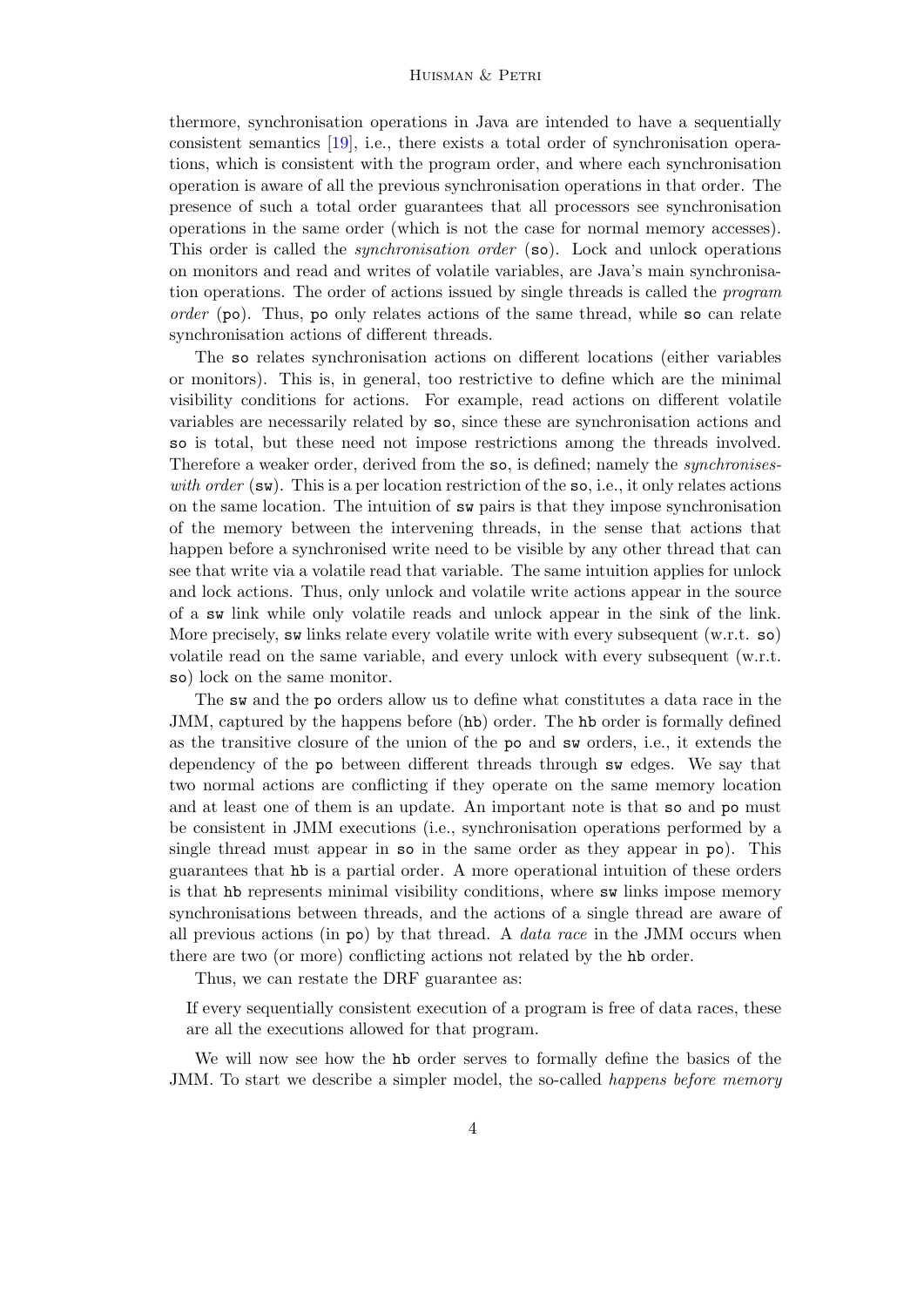model (HBMM) [\[19\]](#page-15-0). This uses the hb order to define which writes a certain read is allowed to see. In the HBMM a normal read  $r$  can see a write  $\bf{v}$  on the same variable provided that  $\{i: (i) \neg (r \stackrel{hb}{\rightarrow} w), \text{ and } (ii) \text{ for all writes } w\}$  on the same (normal) variable as  $\mathbf{r}, \neg$  ( $\mathbf{w} \stackrel{hb}{\rightarrow} \mathbf{w'} \stackrel{hb}{\rightarrow} \mathbf{r}$ ); in other words, a normal read can see any write on the same variable that is not related to it by hb (thus, forming a data race), or the write on the same variable that immediately precedes it in hb.

As mentioned before, volatile variables are meant to have a sequential consistent semantics. Therefore, for volatile variables the HBMM demands each volatile read to see the most recent volatile write on the same variable in the so.

Interestingly, the HBMM does not guarantee the DRF property desired for the JMM, as shown in Figure [1](#page-5-0) (from [\[1](#page-14-11)[,19\]](#page-15-0)). In particular, Figure  $1(a)$  shows how a value can be produced out of thin air (an OoTA value). The authors of the JMM decided that such behaviours should be avoided for all programs, thus, also programs with data races should avoid OoTA, one example of this kind of programs is given in Figure [1\(b\).](#page-5-2) We do not discuss other examples that motivate the JMM requirements<sup>[7](#page-4-1)</sup>, but it should be clear that avoiding OoTA values is one of the most important contributions of the JMM, and it is also the source of much of the complexity of its formal definition.

We will focus on the example in Figure  $1(a)$  to see how the behaviour depicted could happen in the HBMM. First, notice that this program is correctly synchronised, because in every sequentially consistent execution none of the guarded writes is executed, therefore only the default writes are allowed to be seen by both reads. Now we will see that through speculative reasoning a compiler could determine that under the HBMM a behaviour producing an OoTA value is legal. Imagine that a compiler speculates that one of the writes could happen, if afterwards can justify it to happen it could optimise the program to make it happen always. Hence, assuming that any of the writes could happen we can justify such behaviour as follows:  $(i)$ assume first (w.l.o.g.) that the write of 42 to x in Thread 2 could happen, *(ii)* we conclude that the read of  $x$  in Thread 1 could see a value of 42. *(iii)* This validates the guard, and justifies the write of 42 to y in Thread 1. *(iv)* With a similar reasoning as before the read of y in Thread 2 could see that write (reading a 42) which validates the guard in Thread 2, and justifies the first write of x to happen, closing the circular justification cycle (we can see that  $(i)$  justifies  $(i)$  at the end). A similar kind of reasoning is applied to Figure  $1(b)$  (but in that example it is more clear that the value 42 appears out of nothing for a programmer). This is the kind of behaviour that the authors of the JMM have named OoTA reads (usually associated to the self-justification of actions) and the actual JMM is designed as a restriction of the HBMM that disallows this kind of circular justifications. To achieve this, the JMM defines a special committing procedure that we explain below.

#### 2.1 Formal Definitions

This subsection serves as a summary where we present the core definitions of the JMM [\[19\]](#page-15-0), and in addition we give our intuitive understanding of these definitions.

<span id="page-4-0"></span> $\frac{6}{r}$   $\stackrel{\text{hb}}{\rightarrow}$  w stands for: action r is ordered before action w in the hb order.

<span id="page-4-1"></span><sup>7</sup> The motivating examples can be found in [\[19\]](#page-15-0)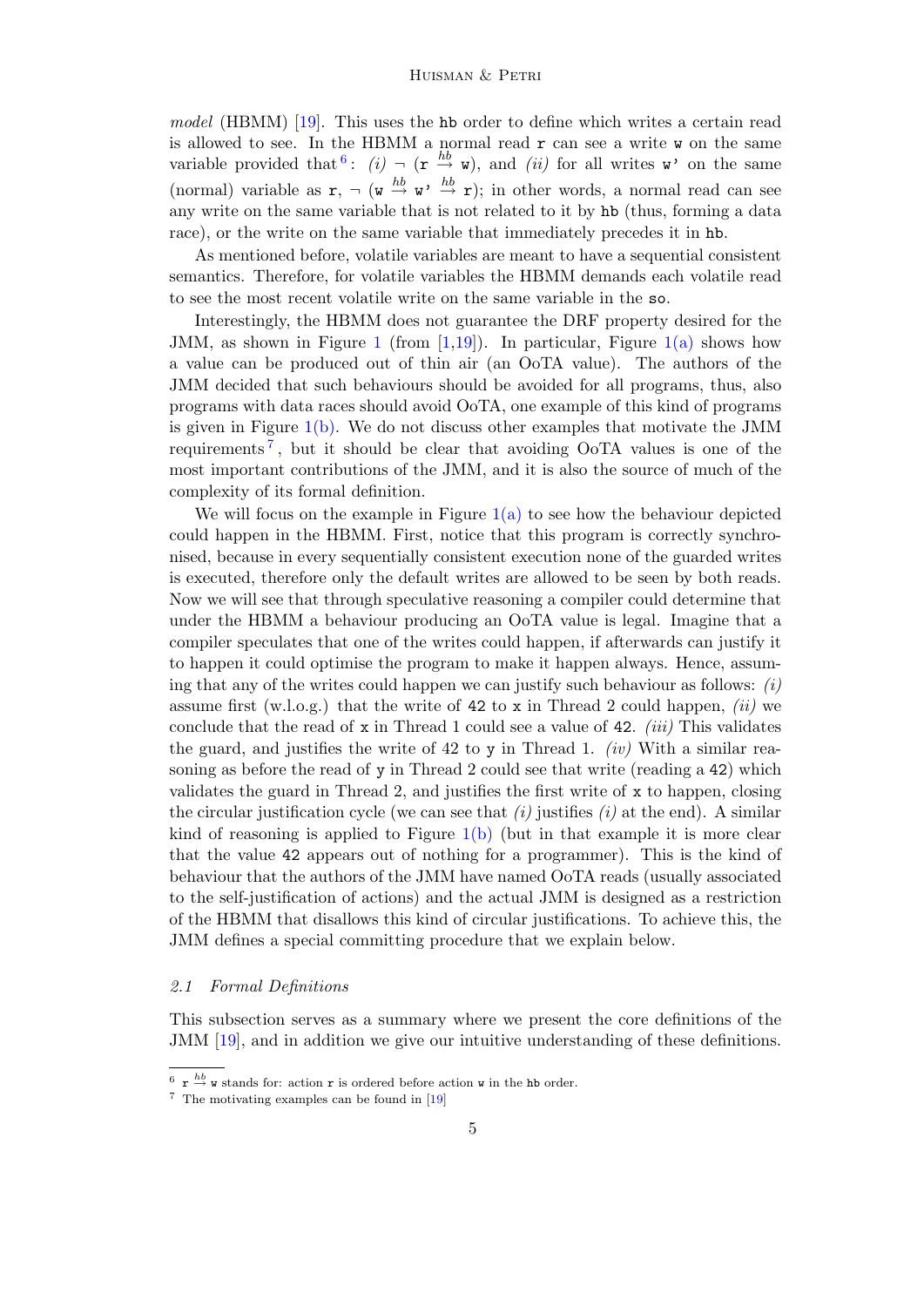<span id="page-5-1"></span>

| $x == y == 0$              |                | $x == y == 0$                                 |
|----------------------------|----------------|-----------------------------------------------|
| Thread 1                   | Thread 2       |                                               |
| $r1 := x;$                 | $r2 := y;$     | Thread 1<br>  Thread 2                        |
|                            |                | $r1 := x;  r2 := y;$<br>$y := r2;   x := r2;$ |
| if $(r1  = 0)$             | if $(r2  = 0)$ |                                               |
| $y := 42;$                 | $x := 42;$     | Disallowed: $r1 = r2 = 42$                    |
| Disallowed: $r1 = r2 = 42$ |                |                                               |
|                            |                | (b) Not Race Free                             |

<span id="page-5-2"></span><span id="page-5-0"></span>Fig. 1. Out of Thin Air Examples

(a) Race Free

The building blocks of the formal definition of the JMM are actions, executions, and a committing procedure to validate actions, which in turn validates complete executions.

Actions Formally, a JMM action is defined as a tuple  $\lt t$ , k, v, u> which contains; t, the thread identifier of the thread issuing the action; k the kind of the action, which can be one of Read, Write, Volatile Read, Volatile Write, Lock, Unlock<sup>[8](#page-5-3)</sup>; v the variable involved; and u a unique identifier.

Executions With the notion of actions, an execution is defined as a tuple <P, A, po, so, W, V, sw, hb> containing: a program P; a set of actions A; the program order po; the synchronisation order so; the write seen function, W, that for each read action  $\mathbf r$  (either normal or volatile) in A returns the write action  $\mathbf v$  (also in A) seen by that read; the value written function, V, that for each write w (either normal or volatile) in A returns the value written v by that write; the synchronises-with order, sw; and the happens before order, hb. Notice that sw and hb are derived from the po and so orders.

Well-formedness of Executions The *well-formedness* conditions express basic requirements for valid JMM executions, e.g.,  $(i)$  reads see only writes on the same variable, and volatile reads and writes are issued on volatile variables;  $(ii)$  po and so are consistent orders (which guarantees that the hb order is a partial order); *(iii)* the restrictions of the HBMM for normal variables as well as for volatile variables apply;  $(iv)$  so respects mutual exclusion, i.e., there is a one at a time semantics for locks; (v) the so order is of type less or equal to  $Omega^9$  $Omega^9$ ; and (vi) executions obey intrathread consistency. This last requirement means that the actions that each thread generates should be those that the singlethreaded semantics of Java (described in the JLS, not taking the JMM into account) would generate, provided that each read r of a shared variable returns a value of  $V(W(r))$ . This is the only link between the singlethreaded semantics and the JMM.

<span id="page-5-3"></span><sup>8</sup> Other secondary actions like thread start are not here.

<span id="page-5-4"></span> $9$  This means that there are no infinitely decreasing sequences of elements.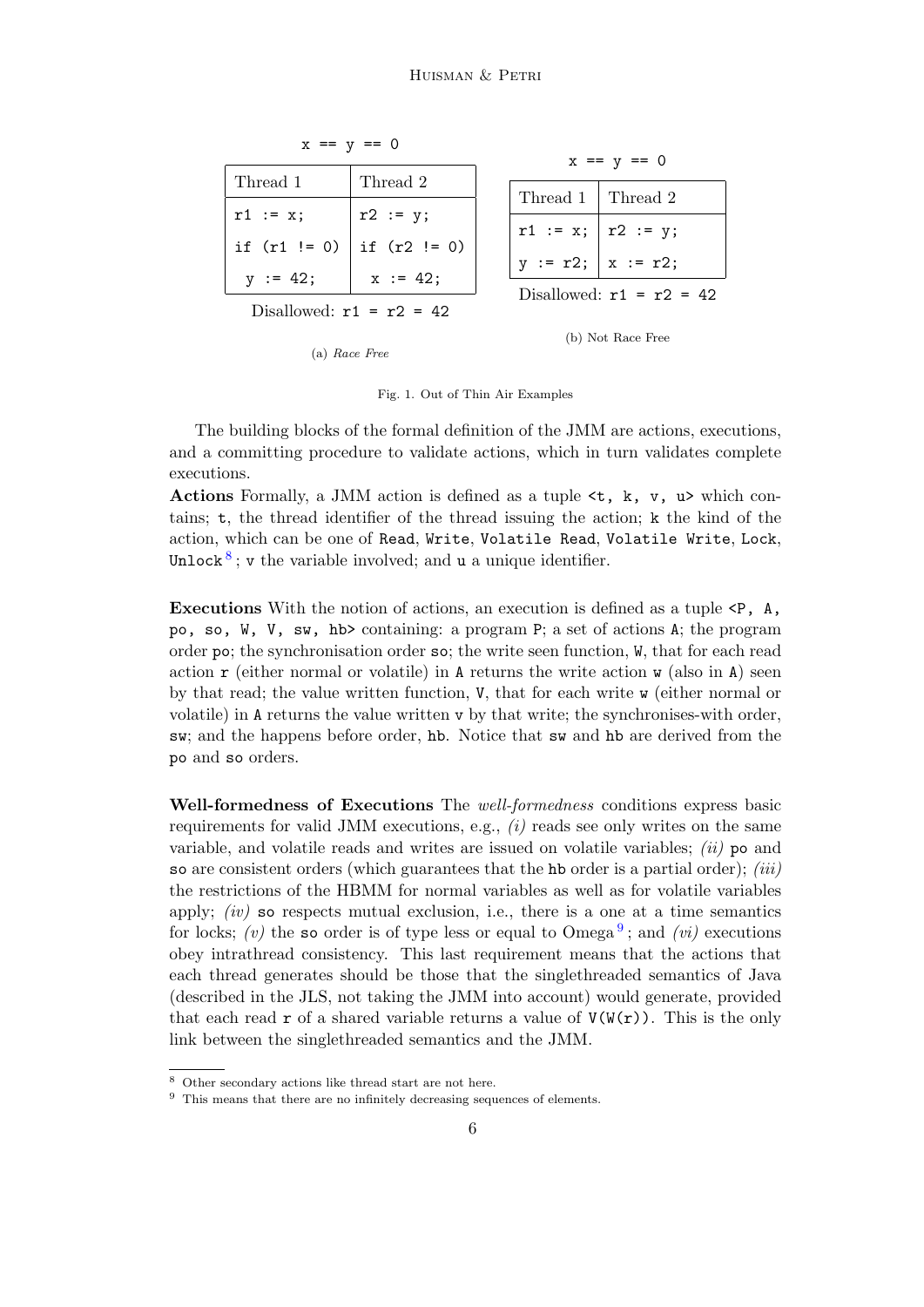Every Java execution should be well-formed and furthermore, in the commitment procedure only well-formed executions are used to justify actions.

Causality Requirements The justification of an execution procedes by committing sets of actions, until every action of the execution is committed. To commit an action we must find an execution that justifies it, obeying certain conditions discussed below. Once an action is committed, it remains committed for the rest of the justification procedure. Thus the justification of an execution is a sequence of pairs of executions and commitment sets, satisfying certain rules. An execution is allowed by the JMM only if such a sequence can be found.

Below we will present the causality rules as stated in [\[19\]](#page-15-0) with an explanation of our interpretation for each. We will use the restriction notation, both for relations and for functions (domain restriction). Thus for a set  $S$ , a relation  $R$ , and a function F we define:

- $R|_S = \{(x, y)|x, y \in S \land (x, y) \in R\}$  and
- $F|_{S}(x) = F(x)$  if  $x \in S$  and undefined otherwise.

Following [\[19\]](#page-15-0), we will use  $C_i$  to denote the  $i<sup>th</sup>$  commitment set in the sequence, and  $E_i = \langle P, A_i, \stackrel{po_i}{\rightarrow} \stackrel{so_i}{\rightarrow} W_i, V_i, \stackrel{sw_i}{\rightarrow} \stackrel{hb_i}{\rightarrow} \rangle$  to denote the *i*<sup>th</sup> execution. The first pair of the justification sequence contains an empty commitment set, and any execution where every read sees a write that happens before it. The commitment set of the last justification must contains all the actions of the justified execution. It is interesting to note that the last justifying executions needs not to be the same as the execution being justified (this can be seen in rule 5, that only applies to the previous commitment as we shall see). These requirements are captured by the following JMM rules.

- $C_0 = \varnothing$
- $C_i \subset C_{i+1}$
- $A = \bigcup (C_0, C_1, C_2, \ldots)$

The main idea to prevent the behaviours depicted in Figure [1](#page-5-0) is to disallow circular justification of actions. The committing procedure guarantees this by disallowing reads not already committed to see writes that do not happen before them. Moreover, for a read  $r$  to be able to see a write  $w$  that is not hb related to it,  $w$  must be committed before  $\mathbf r$ , thus, it must be able to happen regardless of whether  $\mathbf r$  sees it.

After presenting the rules we show how they disallow the executions in Figure [1.](#page-5-0)

The first three rules are simple: they require all the committed actions to be present in the justifying execution and the hb and so orders of the justifying and justified execution to coincide on the committed actions.

$$
\begin{array}{c}\n1 \ C_i \subseteq A_i \\
\downarrow_{\text{bb}}\n\end{array}
$$

- $2 \stackrel{hb_i}{\rightarrow} |_{C_i} = \stackrel{hb}{\rightarrow} |_{C_i}$
- $3 \stackrel{so_i}{\rightarrow} |_{C_i} = \stackrel{so}{\rightarrow} |_{C_i}$

The next rule only refers to write actions (the domain of the V function) that are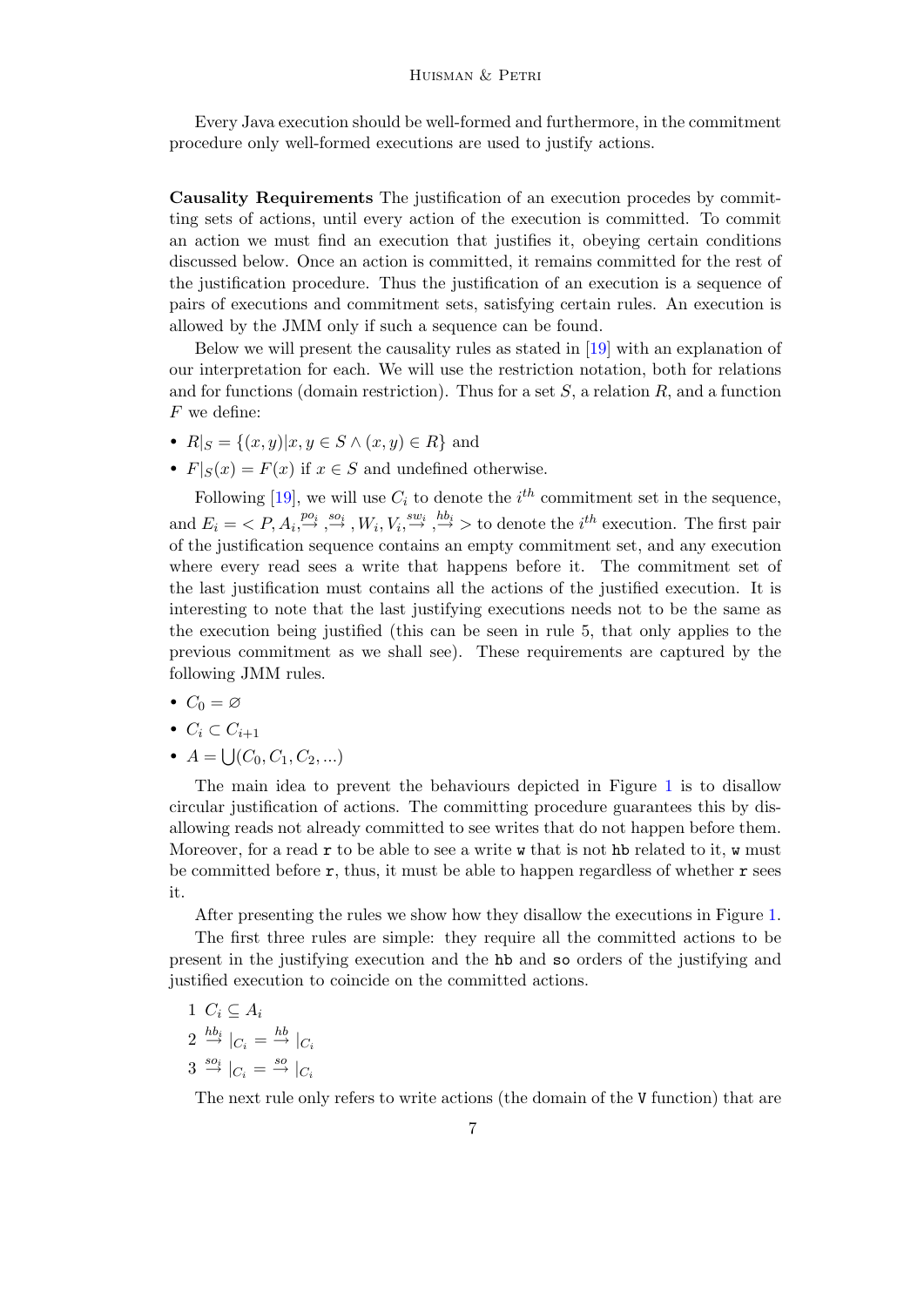committed; it simply says that whenever a write is committed, the value written cannot change in future justifying executions.

 $4 V_i \mid_{C_i} = V \mid_{C_i}$ 

For the purpose of presentation we show rule 6 first, followed by rule 5. The main purpose of the causality requirements is to avoid the self justification of actions as in the example of Figure  $1(b)$ . A simple way to achieve this would be to require that all reads see only writes that happen before them, motivated by the fact that hb contains no cycles as it is a partial order. Requiring this would preclude circular justification of writes, but unfortunately it would also prevent any kind of data race, which is not the intention. To allow data races in the execution the JMM restricts them to the committed actions. For this purpose the next rule requires all uncommitted reads to see writes that happen before them. Furthermore, reads currently being committed must see writes that happen before them.

6  $\forall r \in \text{Reads}(A - C_{i-1}) : W_i(r) \stackrel{hb_i}{\rightarrow} r$ 

The following rule refers to reads committed in the previous justification (if there were any). It says that when a read is not yet committed, it can see a write different from the one it sees in the justified execution. Moreover, when a read is being committed it can read a different write, but in the following justification step it must read the write of the justified execution. Recall from the previous rule that reads being committed must see writes that happen before them. If rule 5 was given on the current commitment set  $C_i$ , instead of the previous one  $C_{i-1}$ , all reads in the final execution should see writes that happen before them, completely disallowing the presence of data races. To avoid this the rule is expressed over reads committed in the previous execution (which could be involved in data races, since they are already committed). In general, to commit data races in the JMM, the sequence starts by committing the writes involved in the data race. Clearly, for any read involved in a data race two writes must be committed as required by rule 7 in conjunction with rule 6; one that is not ordered by hb in the final execution (that forms the data race), and one that happens before (required by rule 6). We commit the read seeing the write that happens before it; and then, in the following commitment step we make it see the write that corresponds to the justified execution (i.e., the write involved in the data race) as required by the following rule.

The following rule states that whenever a read is committed, both the write that it reads in the execution being justified  $(E)$  and in the justifying execution  $(E_i)$  must be already committed. As mentioned when explaining rule 5, when committing a read action r, it can see a different value in the justifying execution than what it sees in the execution justified. But, to guarantee that the write that  $\bf{r}$  actually sees does not depend on the return value of  $r$ , we must show that that write can be committed without assuming that  $r$  saw it. Therefore, part (b) of this rule requires the write that  $\mathbf r$  finally sees to be already committed. Furthermore, part (a) requires the write that  $\mathbf r$  sees while being committed (and which happens before it, by rule 6) to be also committed. This guarantees that the read happens independently from the write it eventually sees.

<sup>5</sup>  $W_i \mid_{C_{i-1}} = W \mid_{C_{i-1}}$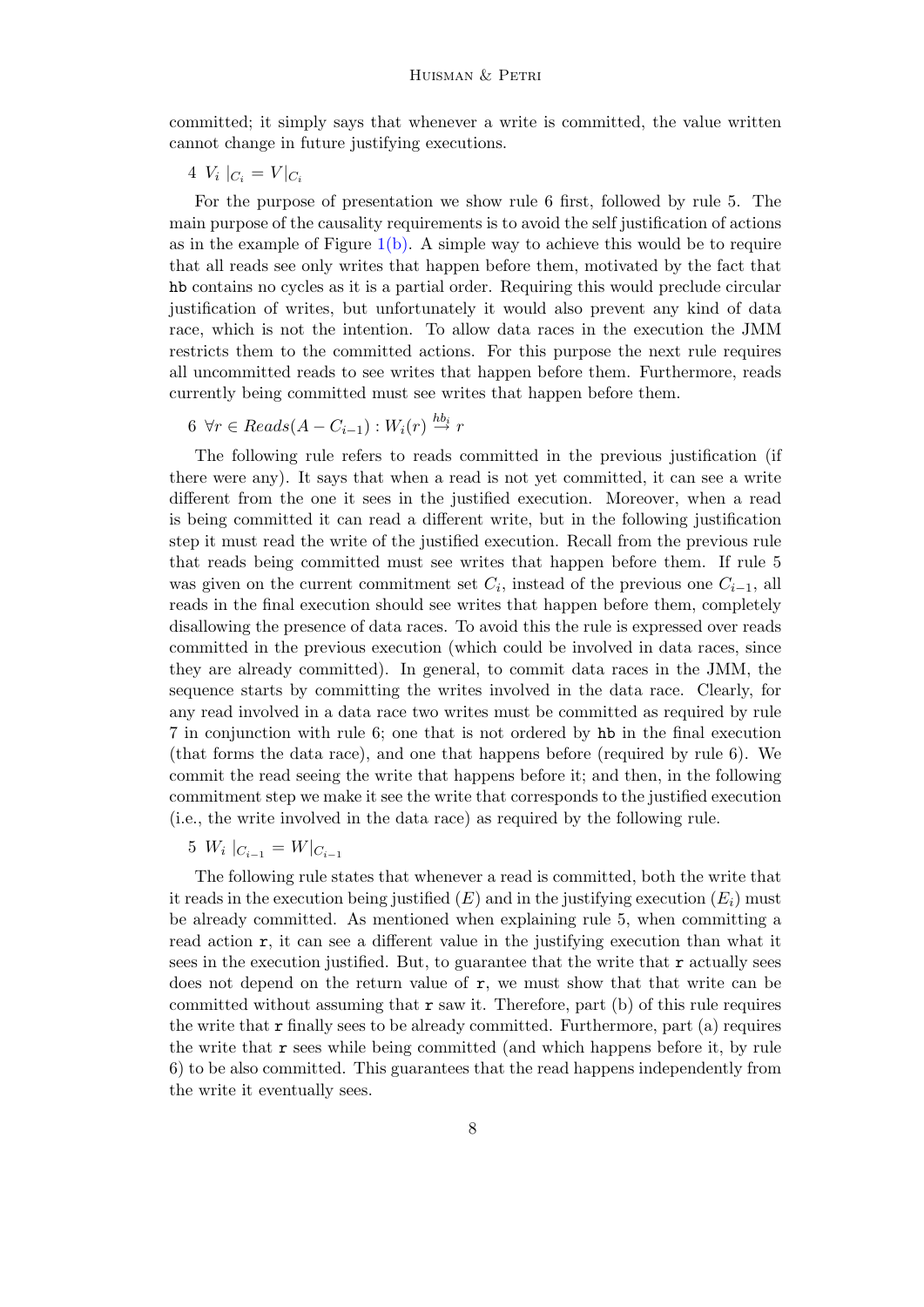7 (a) 
$$
\forall r \in \text{Reads}(C_i - C_{i-1}) : W_i(r) \in C_{i-1}
$$
  
(b)  $\forall r \in \text{Reads}(C_i - C_{i-1}) : W(r) \in C_{i-1}$ 

Rules 2, 5, 6, and 7 are the most important rules to dissallow circular justifications of actions. Rule 7 forces that whenever a read is committed, the writes it sees in the justifications and the justified execution must already be committed, and rule 6 mandates that non-committed reads can only see writes that happen before them. Thus, this prevents circular read-write sequences in justifying executions. Rule 2 restricts hb links that have been committed to remain committed (and to be coherent with the justified execution), avoiding possible circularities (since hb is a partial order). Finally rule 5 allows read-write data races to be justified, provided these are not circularly justified.

The next rule only constraints synchronisation actions. The basic idea for this rule is that once synchronisation links have been used to commit actions those links must (transitively) remain. The ssw links are defined to be the sw links present in the transitive reduction of the hb order that are not in po. The intuition behind these links is that they extend the hb relation across threads. Following rule 6, a read r is allowed to see a write w that happens before it without being committed. But if after committing some actions that depend on such a read, the sw link that extended the hb relation among them was not required to be present in following executions, the hb link could also disappear. Therefore the actions committed based on this assumption would not be correct anymore. A more operational intuition is that if an action is justified, assuming that a synchronisation of the memory was issued between two threads, then that synchronisation should be performed  $10$ .

$$
8 \ \forall x, y \in A_i, z \in (C_i - C_{i-1}) : x \stackrel{sw_i}{\to} y \stackrel{hb_i}{\to} z \Rightarrow (\forall j \geq i : x \stackrel{sw_j}{\to} y)
$$

The last rule requires *external* actions, which are actions observable outside of an execution, to be committed before any action that happens after them. Typical examples of external actions are printing values, or communications with other processes. External actions are used to define the observable behaviour of executions. In turn this is used to define the allowed optimisations: optimisations are only allowed if the observable behaviour of the program is the same.

## $9 \forall x, y \in A_i : External(x) \land y \in C_i \land x \stackrel{hb_i}{\rightarrow} y \Rightarrow x \in C_i$

Let us see now how the rules prevent the executions discussed in Figure [1.](#page-5-0) For the first example (Figure  $1(a)$ ) in order to get both reads to see the writes of 42 in the other thread, we need to have both writes performed (i.e., committed). Moreover, by rule 7, they have to be committed before any of the reads is allowed to see them in a committing step. So we know that apart from the default writes to x and y, the first actions that have to be committed are the writes of 42. In addition, following rule 6, the reads in both threads are only allowed to see default writes (the only writes that happen before them in the execution). Now, we argue that it is impossible to find a justifying execution where both reads see the default writes and any of the writes of 42 happen, as this would be a violation of the intrathread

<span id="page-8-0"></span> $10$ Note that with this description we are trying to explain the motivation of the rule as we understand it. This does not mean that we think that the rule achieves it purpose as stated. In fact, we think that the statement of the rule is not correct, though the intuition behind it should be as described.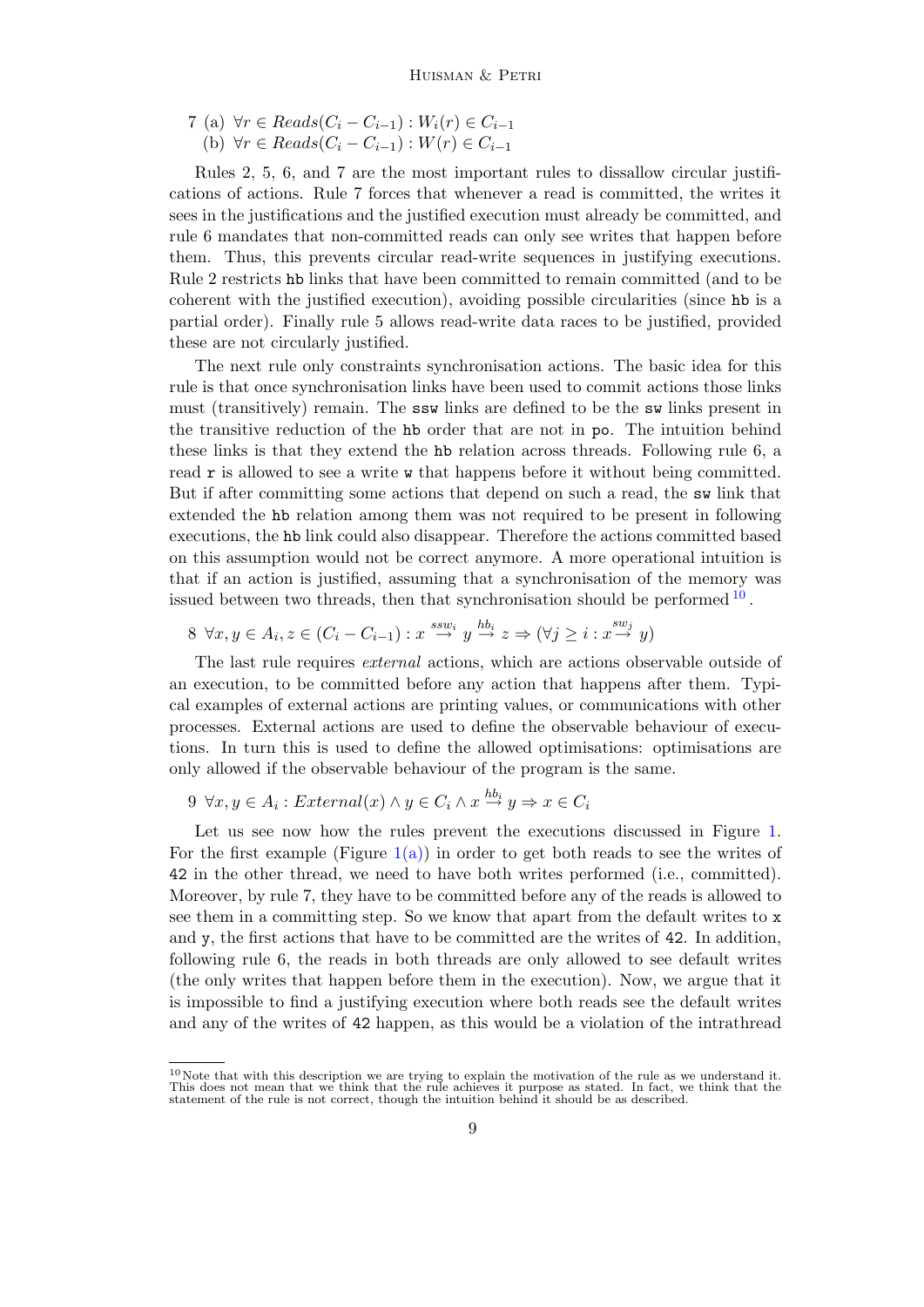consistency requirement of well-formed executions. Therefore there is no execution that makes it possible to commit a write of 42, and thus the result is prevented. For the second example (in Figure  $1(b)$ ) the reasoning is quite similar. The writes must be committed first, and there is no intra-thread consistent execution where the reads see writes that happen before them, that allows a write of 42 to appear. Therefore, the result is forbidden.

#### 2.2 Some Problems of the Java Memory Model

During our study and formalisation of the JMM we and others realised that there are several problems with its definition. This section summarises the most important issues.

First of all, the formal definition of the model is hard to understand and to use. This is partly due to the lack of motivation for the rules that validate the executions, and partly to the non-constructiveness of the committing procedure itself. The latter makes it hard to reason about the possible interactions between the rules. The lack of motivation for the rules is reflected by the fact that there is no formal definition of the out-of-thin-air guarantee, and no proofs are given to show that the rules actually enforce it.

On a more concrete side, some inconsistencies have been found; we will briefly mention some of these. First, Cenciarelli et al. [\[6\]](#page-14-5) found a counter example to the claim in Theorem 1 in [\[19\]](#page-15-0), which says that every two adjacent instructions that are independent can be reordered. In addition, Aspinall and Sevcik [\[4\]](#page-14-12) have pointed out that the Omega type restriction to the so order prevents executions with infinitely many volatile instance variables, since the initialisation of all of these must come before the first synchronisation action of any thread. Thus infinitely many actions have to be ordered before the first synchronisation action of any thread, breaking the Omega type restriction. As we shall see, this has an impact on our formalisation.

With respect to the OoTA property, we still find it hard to argue whether some reads constitute an OoTA violation or not. Furthermore, Aspinall and Sevcik [\[4\]](#page-14-12) have shown that many of the executions required to be accepted by the JMM [\[8\]](#page-14-13) are not allowed. We think that the definition of OoTA needs to be clarified and revised.

## <span id="page-9-0"></span>3 Formalisation

The issues exposed above indicate that there is a real need for a formalisation of the JMM. In addition, another motivation for this formalisation emerges as a requirement for the Mobius project. The Mobius project aims at developing a proof carrying code (PCC) infrastructure for the specification and verification of mobile Java programs. For this purpose, program logics for Java source and bytecode are developed within the project. This bytecode logic is proven correct w.r.t. Bicolano, a Coq formalisation of the Java bytecode operational semantics [\[20\]](#page-15-3). We have extended the Bicolano semantics to an interleaving semantics, called BicolanoMT, augmented with multithreaded instructions. This semantics will be used to prove the correctness of the Mobius program logic for correctly synchronised multithreaded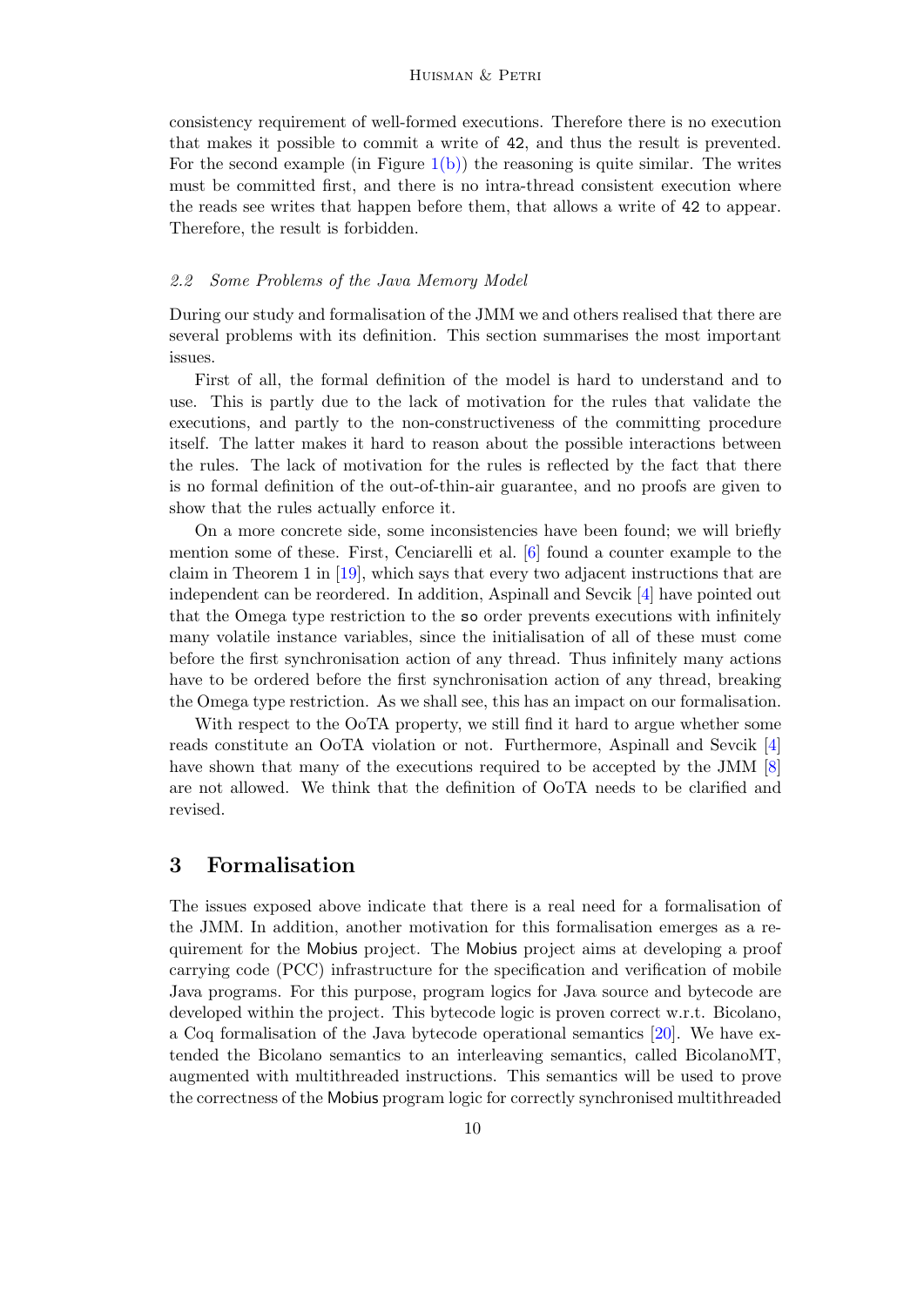Java programs. To motivate that is sufficient to prove soundness w.r.t. an interleaving semantics we plan to prove that the BicolanoMT semantics is in a one-to-one correspondence with the executions allowed by the JMM for correctly synchronised programs. This motivates a formally mechanised specification of the JMM and in particular a proof of the DRF guarantee.

As expected, some of the problems mentioned above appeared while formalising the model and influenced our formalisation. We will present a general overview of the model and we will explain the most important differences between our formalisation and the official JMM definitions [\[19\]](#page-15-0). For our formalisation we used the Coq proof assistant, which will allow us to integrate our model with Bicolano.

#### 3.1 Brief Description of the Formalisation

To be able to prove the DRF guarantee mechanically we formalised the JMM as close as possible to its definition [\[19\]](#page-15-0). With this we expected to avoid problems derived from misunderstandings or biased interpretations. We did not have to formalise the whole JMM specification to prove the DRF guarantee. Therefore, we limited our formalisation to the needed definitions, except for the causality rules, that are completely formalised. However, some of them are currently not used in any proof. The kind of actions we formalised only contain volatile and normal reads and writes, lock and unlock actions; currently we do not include thread start, thread termination and other actions that are not important to prove the DRF guarantee. However, we believe that these could be easily added without changing the current proofs, as we plan to do.

Further, we have defined programs, values, variables, thread identifiers and unique identifiers as abstract data types, and we have axiomatised their interactions (e.g., two different actions have different unique identifiers). The data types for actions and executions are axiomatised using the Coq module system, in a way that is very similar to their description in the JMM paper, except for little technical details (e.g., the sw order is not part of the execution data type, since it can be derived from the po and so orders, which are parameters of the execution).

An interesting challenge is the specification of the commitment procedure. For this we used an abstract function that, given a program, an execution and a proof that the execution belongs to the allowed executions for that program, returns a list containing the sequence of pairs of commitment set and commitment execution, that justify the execution.

The use of Coq lists to represent the commitment procedure limits it to be finite, but in the JMM definition justifications could be infinite. This choice was made only to simplify the first version of the proofs as we can use induction to prove facts about finite lists. To cover the full semantics of the JMM we plan to replace current lists for streams which allow for infinite sequences, and where the proofs given by induction must be replaced for proofs by coinduction. We expect that this will not have any significant impact on the current proofs. In the rest of the formalisation, we did not assume finiteness.

The (causality) rules are axiomatised using a justifying list, as discussed above. To give a feeling what the formalisation looks like, here is the formalisation rule 2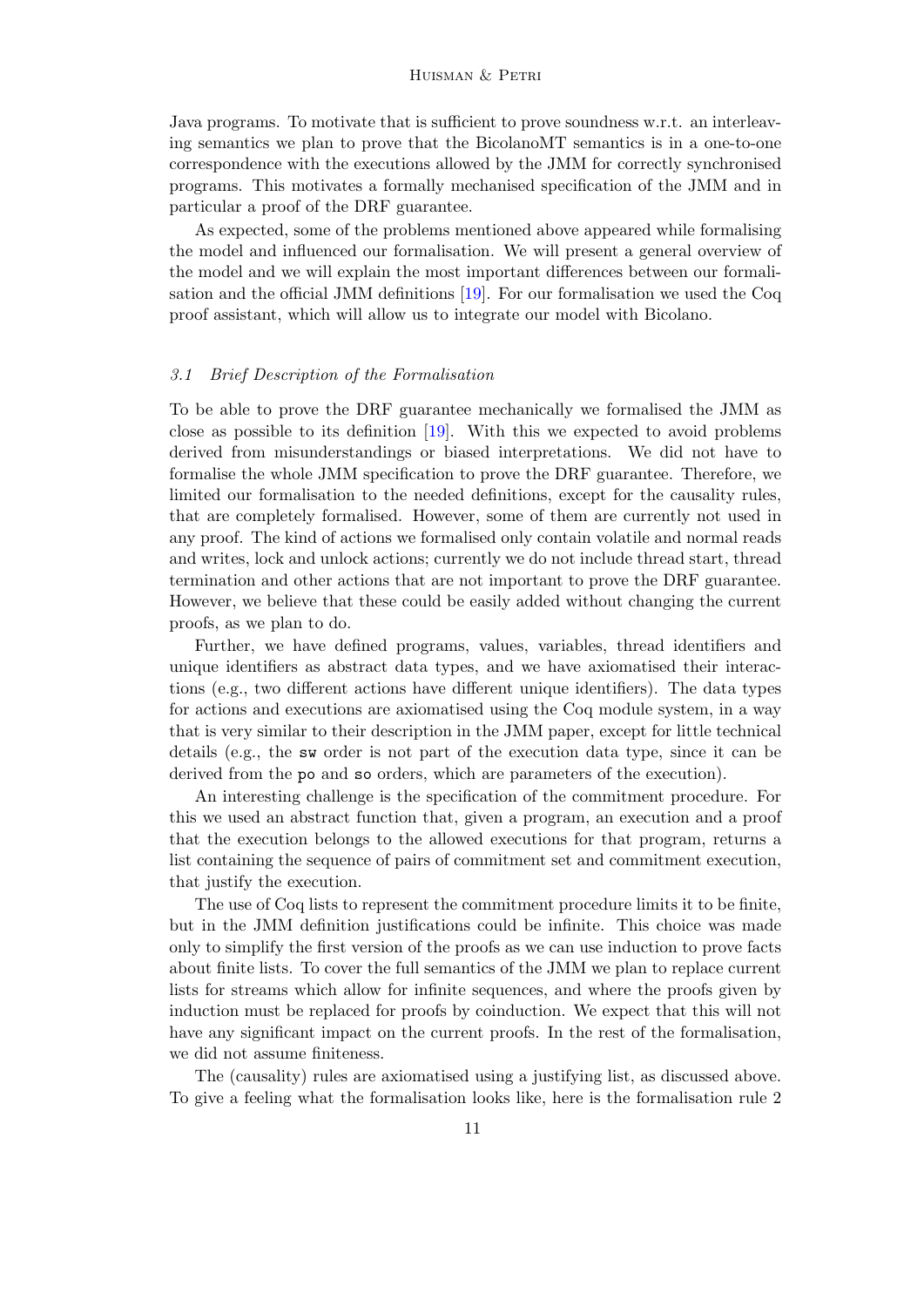of the causality requirements in [\[19\]](#page-15-0).

```
Definition req2 :=
   \forall E_exec_P j x y, In (justification E_exec_P) j \rightarroweIn (comm j) x \rightarrow eIn (comm j) y \rightarrowhb E x y \leftrightarrow hb (exec j) x y.
```
In this definition the function justification is the abstract function that returns the list containing the pairs of commitment set and committing execution. The bound variable j stands for a committing pair, and the predicate In (justification E exec P) j states that j is in the committing sequence of the execution E. The functions comm and exec extract from a committing pair the corresponding set and execution, respectively. Thus, the rule says that if both actions x and y are committed in j, they are related by hb identically in the justifying execution of j and in the justified execution.

In the following we present the statement of the main theorems and the assumptions we needed for their proofs. For each assumption, we justify how we plan to prove them in future versions of the formalisation.

The DRF proof sketched in [\[19\]](#page-15-0) is separated in a lemma and the main theorem. We have followed their reasoning as close as possible. For both proofs we assume we have a correctly synchronised program  $P$  and an execution  $E$  of the program  $P$ . That is stated in our Coq formalisation as follows:

#### Hypothesis p\_well\_synch: correctly\_synchronized P. Hypothesis E exec P: Program Executions P E.

The definition of the correctly synchronized predicate states formally that all sequentially consistent executions of the program P are free of data races. The Program Executions predicate states that E belongs to the set of allowed executions for P, which is axiomatically defined in the model.

The lemma (Lemma 2 in [\[19\]](#page-15-0)) takes as hypothesis that read actions only see writes that happen before them. This hypothesis is later proved in the theorem, which concludes the DRF proof using the lemma. This hypothesis is stated in our formalisation by the following definition.

### Definition reads see hb (E:Exec):  $\forall$  r act\_r r\_read, hb E (W E r act\_r r\_read) r.

To understand the definition above it is important to note that the W function takes four parameters. The first parameter E is the execution, the second parameter r is the read action whose write we are trying to obtain; the other two parameters are related to our choice for modelling partial functions in Coq. Our approach was that of "preconditions for partial functions" as in  $[5]$ , where a proof must be given showing that the argument belongs to the domain of the function to apply it. In this particular case, the parameters  $act_r$  and  $r_{read}$  are proofs that the action  $r$ is an action of the execution  $E$  and that  $r$  is a read action, respectively.

Now we focus on additional assumptions we had to make, as these where left implicit in the original proofs of  $[19]$ . We expect to be able to prove each of these assumptions we added, and we will explain how to do it in each case. Both proofs of the lemma and the main theorem go by absurdity. Assuming that there is some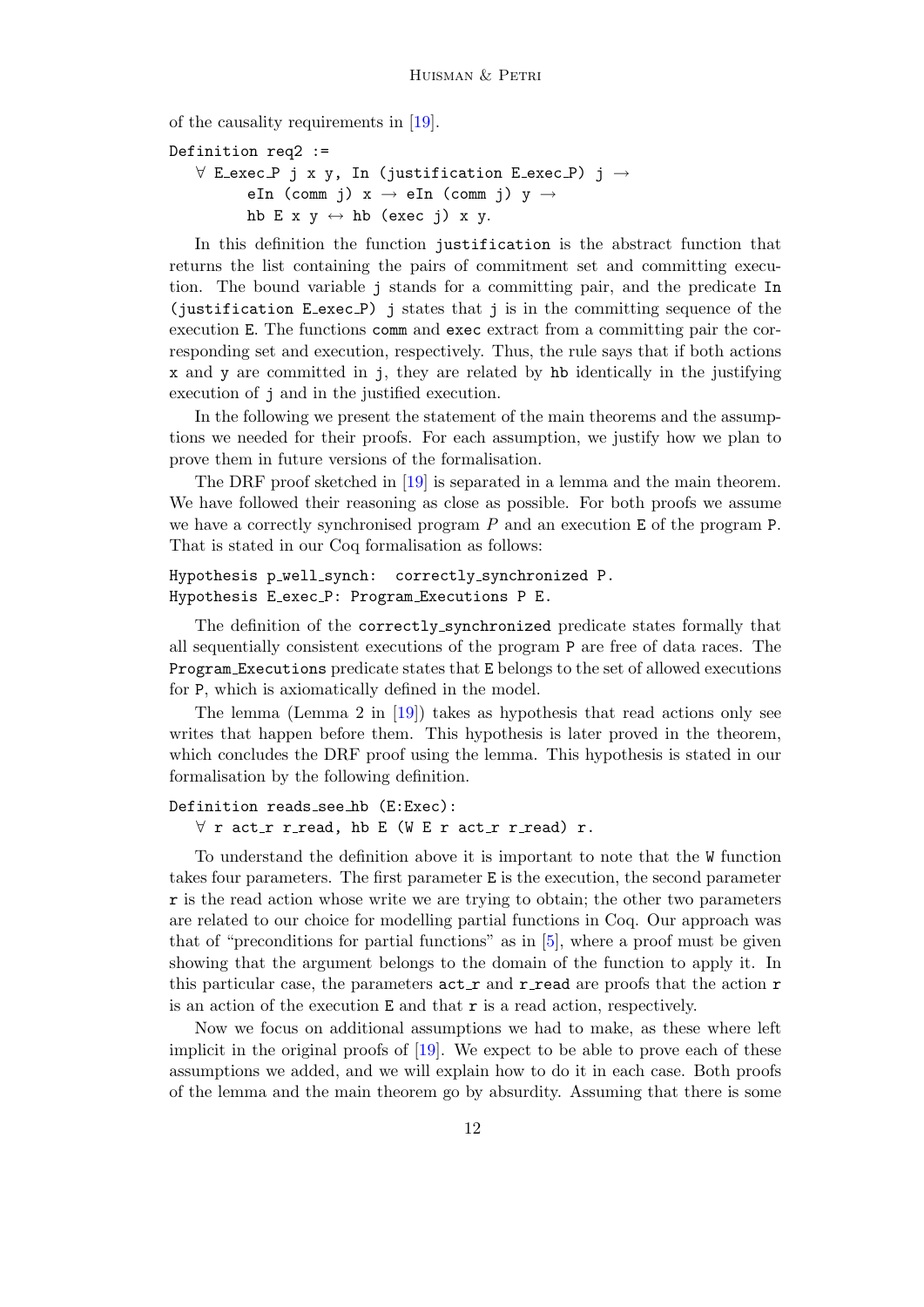non sequentially consistent execution of the correctly synchronised program P, a sequentially consistent execution that contains a data race can be constructed, contradicting the correct synchronisation hypothesis of P. To show a sequentially consistent execution with a data race a topological sort of the hb order is used, which is described in our formalisation as:

Definition to := top\_sort (hb E) (hb\_partial\_order E).

The top sort predicate is the axiomatisation of the particular sort needed. With to in hand, the proof of the lemma proceeds by identifying the first occurrence of an intromission of a write  $\bf{w}$  between a read  $\bf{r}$  and the write that it sees (W E  $\bf{r}$  $act_r$  r read) in that to order. To guarantee that such a read exists we need to assume that to is well founded, and then the proof goes by well founded induction. This is not proved in the JMM paper. This is in fact true if we prove that the po is well founded and we assume that so has type Omega or less (as we said before, default actions should be revised to do guarantee this for so). The proof of this is not currently formalised, but it should be proved using these hypothesis. We plan to formalise it in following versions of our model. A simpler approach could be that of Aspinall and Sevcik  $[4]$ , where they assume that the executions are finite, where well foundedness of to is trivial (every finite order is well founded).

#### Hypothesis wf\_to: well\_founded to.

Finally, one problem that we encountered formalising the JMM is that the papers proof assumes that for any sequentially consistent "prefix" of an execution, there must exist a sequentially consistent continuation for it. This fact is not entirely true, since new default writes of variables could be needed (or discarded) as we take a different branch of the program. As default writes synchronise with the first action of any thread, actions should be added at the beginning (before any thread start action) in the to. To overcome this problem some revision on the definition of default write actions should be proposed. There are several alternatives to fix this problem; e.g., developing a different mechanism for initialising variables, or a different formulation of the sequential continuation property (e.g., subsegment starting from the first thread start action). We postponed this decision for later revisions of the formalisation and assume it correct as currently stated in the JMM.

With this assumption we have to show that there is always a sequential consistent continuation. To exhibit such continuation an interleaving of the instructions of the threads from the program point where they last executed should complete a sequential consistent continuation of the execution. The difficulty appears when giving such continuations at the level of the JMM formalisation, where nothing is said about instructions and programs, but only about actions. For this reason we added that fact as a hypothesis and expect to prove it when we establish a proper link between programs and executions for the JMM.

```
Hypothesis seq continuation:
```

```
Program Executions P E \rightarrow first w r intromission to r w \rightarrow∃ E', Program Executions P E' ∧
        eq_exec_complete_upto lower_r E E' ∧
         (\forall \text{acr}_r', \forall E' \text{ r act}_r' \text{ r-read} = \text{w}) \wedge
```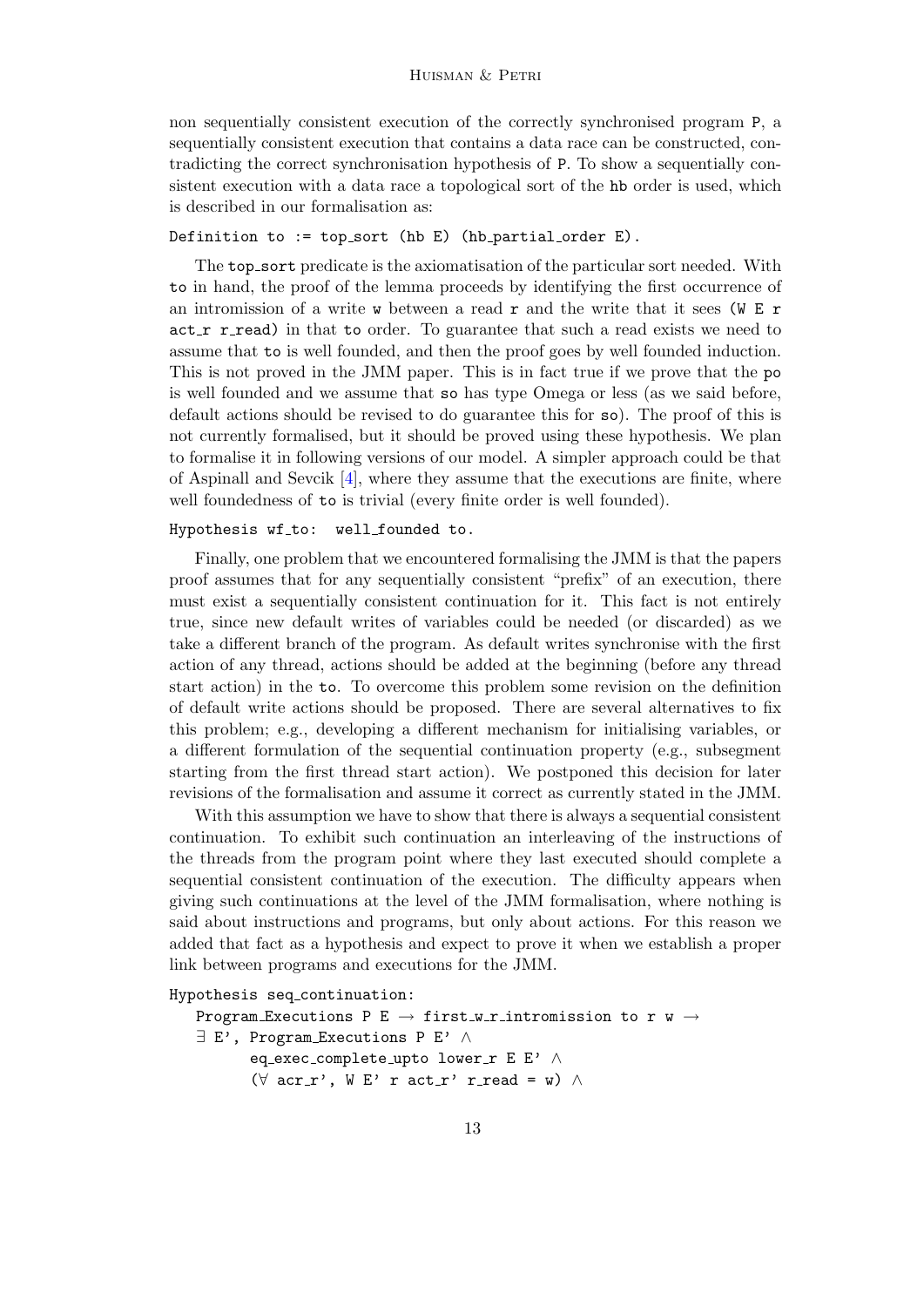#### sequential consistent E'.

The intuition of the definition above is that; given an execution E and the first occurrence of a read write race, such that the write w is the last write in to to the same variable as the read  $r$  ordered before  $r$  in to, and such that  $r$  does not see that write; then, there should be another execution of  $P$ ,  $E'$  where the read  $r$  sees the last write in the to,  $\bf{w}$ , and that  $\bf{E'}$  is equal to  $\bf{E}$  when restricted to the actions that come before  $\mathbf r$  in to. The details of the definition are not simple, but the intuition is; it only says that there is a sequential consistent continuation of the prefix.

We expect to be able to prove this very intuitive result, but a link between the program instructions and the actual actions should be developed first. Several authors [\[6,](#page-14-5)[4,](#page-14-12)[22\]](#page-15-2) agree that there is no good link between the semantics of Java as defined in the JLS [\[12\]](#page-14-15) (disregarding the JMM itself) and the JMM (as in JSR-133 [\[14\]](#page-14-16)). Currently this link is given at a very high level by the requirement of intra-thread consistency of the well-formedness requirements. Different approaches have been taken, which include an approach towards operational semantics proposed by Cenciarelli et al. [\[6\]](#page-14-5), and a function that verifies the validity the semantics of each thread, proposed by Aspinall and Sevcik [\[4\]](#page-14-12). We plan to make this link for correctly synchronised programs only, using the BicolanoMT interleaving semantics.

With all hypotheses mentioned in context, the Coq formalisation of the theorems from the JMM paper are simple.

Theorem Lemma2:  $\forall$  E, reads\_see\_hb E  $\rightarrow$  sequential\_consistent E. Theorem DRF: sequential consistent E.

Summing up, to finish our formalisation, a proof that the to has order type Omega or less should be developed; and a link between actions and instructions should be given for correctly synchronised programs. For these proofs the initialisation of actions need to be fixed. We plan to do this in a following version.

The current version of the model occupies 3000 lines in Coq, and has been of great use to help understanding the model, as well as to identify problems in the definitions and underspecified assumptions. It is in our plans to use the formalisation to further explore facts about the JMM, for example the OoTA property.

## <span id="page-13-0"></span>4 Conclusions & Future Work

In this paper we have presented a formalisation of the Java Memory Model, using the Coq theorem prover, and we have formally proved the DRF guarantee, as claimed by the authors of the JMM. Because of the different requirements for the JMM (allowing many compiler optimisations, avoiding security problems caused by out-ofthin-air values, and easy programmability), the formal definition is fairly complex, and needs a formalisation to reason about it. Also, as part of the formalisation process, we have gained a good insight in the motivation of the rules that define the validity of executions, and we have tried to convey our insights, hopefully being more intuitive than the description of the rules as presented in [\[19\]](#page-15-0).

In the near future, we plan to exploit the DRF guarantee, by linking the JMM formalisation with BicolanoMT. We will define a mapping from BicolanoMT programs to the program model, as used for the JMM. Then we will prove that programs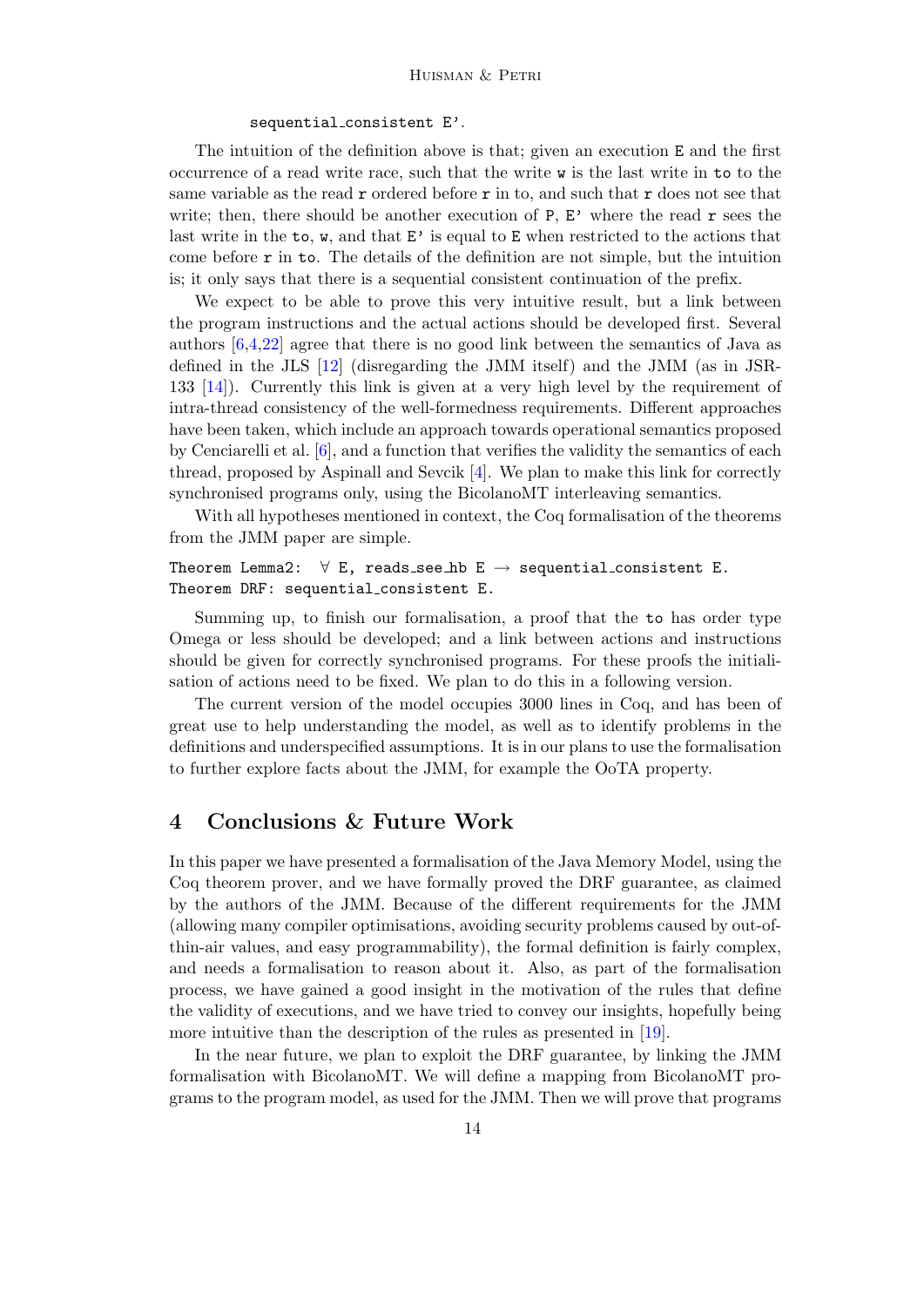that are correctly synchronised in BicolanoMT semantics, are also correctly synchronised according to JMM semantics. Moreover, for correctly synchronised programs, BicolanoMT executions are in a one to one relationship with JMM executions.

We also plan to study the OoTA guarantee more precisely. The authors of the JMM claim that it does not allow any out-of-thin-air values to be produced, but they do not give a formal definition. We would like to give a more formal definition for this property, and then verify whether the JMM actually respects it.

In the more long term, we also would like to study modularity of the JMM: if a part of a program is data race free, can the behaviour of that part then described with an interleaving semantics. This property is essential to support compositional verification. We are also interested in studying whether there are so-called benign data races, i.e., data races that still result in sequentially consistent executions. Finally, we are also interested in proving formally that a compiler optimisation is allowed by the JMM, by showing that the program transformation does not change the set of legal executions.

## Acknowledgement

We would like to thank Jaroslav Sevcik and David Aspinall whose discussions helped to improve our understanding of the model. We also thank Clement Hurlin and the reviewers that contributed to the presentation of this work.

## References

- <span id="page-14-11"></span>[1] S. V. Adve. Designing memory consistency models for shared-memory multiprocessors. PhD thesis, University of Wisconsin at Madison, Madison, WI, USA, 1993.
- <span id="page-14-0"></span>[2] S. V. Adve and K. Gharachorloo. Shared memory consistency models: A tutorial. IEEE Computer, 29(12):66–76, 1996.
- <span id="page-14-7"></span>[3] S.V. Adve and M.D. Hill. Weak ordering - a new definition. In International Symposium on Computer Architecture, pages 2–14, 1990.
- <span id="page-14-12"></span>[4] D. Aspinall and J. Ševčík. Formalising Java's data-race-free guarantee. Technical report, LFCS, School
- <span id="page-14-14"></span>of Informatics, University of Edimburgh, 2007. To appear.<br>[5] Yves Bertot and Pierre Castéran. *Interactive Theorem Proving and Program Development. Coq'Art.*<br>The Calculus of Inductive Constructions. Texts in Theoretical C 2004.
- <span id="page-14-5"></span>[6] P. Cenciarelli, A. Knapp, and E. Sibilo. The Java memory model: Operationally, denotationally, axiomatically. *European Symposium on Programming*, 2007.<br>[7] Mobius Consortium. Deliverable 3.1: Bytecode specification la
- <span id="page-14-17"></span>online from  $\texttt{http://mobius.inria.fr},\,2006.$  $\texttt{http://mobius.inria.fr},\,2006.$  $\texttt{http://mobius.inria.fr},\,2006.$
- <span id="page-14-13"></span>[8] The JSR 133 Consortium. The Java memory model causality test cases, 2004. [http://www.cs.umd.](http://www.cs.umd.edu/~pugh/java/memoryModel/CausalityTestCases.html) edu/∼[pugh/java/memoryModel/CausalityTestCases.html](http://www.cs.umd.edu/~pugh/java/memoryModel/CausalityTestCases.html).
- <span id="page-14-6"></span>[9] Coq development team. The Coq proof assistant reference manual V8.0. Technical Report 255, INRIA, France, mars 2004. <http://coq.inria.fr/doc/main.html>.
- <span id="page-14-8"></span>[10] K. Gharachorloo. Memory Consistency Models for Shared-Memory Multiprocessors. PhD thesis, Stanford University, 1995.
- <span id="page-14-9"></span>[11] P. Gibbons, M. Merritt, and K. Gharachorloo. Proving sequential consistency of high-performance shared memories (extended abstract). In ACM Symposium on Parallel Algorithms and Architectures, pages 292–303, 1991.
- <span id="page-14-15"></span>[12] J. Gosling, B. Joy, G. Steele, and G. Bracha. *The Java Language Specification, third edition*. The Java Series. Addison-Wesley Publishing Company, 2005.<br>[13] L. Higham, J. Kawash, and N. Verwaal. Weak memory consiste
- <span id="page-14-2"></span>comparisons. Technical Report 98/612/03, The University of Calgary, 1998.
- <span id="page-14-16"></span>[14] JSR-133: Java Memory Model and Thread Specification, 2004.
- <span id="page-14-1"></span>[15] J. Kawash. Limitations and capabilities of weak memory consistency systems. PhD thesis, The University of Calgary, 2000. [16] L. Lamport. Time, clocks, and the ordering of events in a distributed system. Communications of the
- <span id="page-14-3"></span>ACM, 21(7):558–565, 1978.
- <span id="page-14-10"></span>[17] L. Lamport. How to make a multiprocessor computer that correctly executes multiprocess programs. IEEE Computer, 28(9):690–691, 1979.
- <span id="page-14-4"></span>[18] J. Manson. The Java Memory Model. PhD thesis, Faculty of the Graduate School of the University of Maryland, 2004.